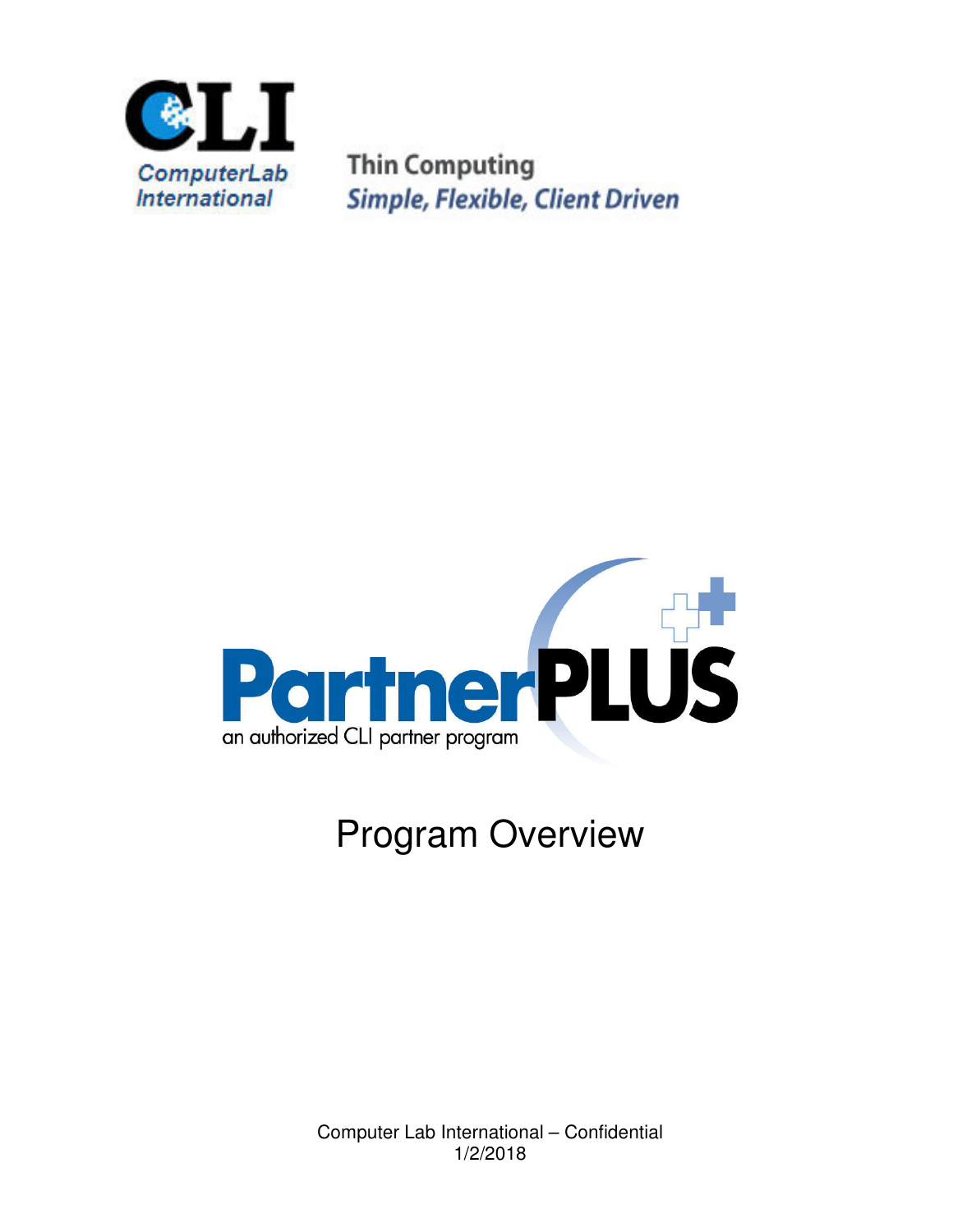### **PartnerPLUS Introduction**

PartnerPLUS is a Computer Lab International Authorized Reseller Program designed to provide valueadded resellers, integrators and solution providers with sales, technical, and marketing support to foster collaboration and growth in their thin client efforts.

### **Objectives of the Program:**

- To "package" the various sales, marketing, and technical benefits that we offer into an organized, professional support program for our resellers partners
- To focus our internal resources on partners having the most potential while still maintaining a reasonable level of support for all other partners.
- To encourage new resellers to market CLI thin clients
- To provide our resellers with support that will allow them to more effectively sell and close CLI thin client deals
- To provide an effective mechanism to communicate with our resellers

### **Why Should Resellers Join PartnerPLUS?**

PartnerPLUS provides a framework of benefits giving resellers the tools necessary to help them sell, market, and support CLI thin clients. All product and program information is centralized on the PartnerPLUS web site. Exclusive member benefits include account protection, dedicated sales support, sales tools, product training, promotions, customized marketing programs, demonstration equipment, and much more.

### **Purchasing:**

All PartnerPLUS members must have approved credit terms and/or the ability to purchase CLI products. Of course, Resellers may purchase CLI products without becoming a PartnerPLUS member.

#### **Pricing:**

The PartnerPLUS program enables members to register end user accounts and obtain special pricing for those accounts providing the opportunity meets the volume requirement. Registration is done by end user unless the Partner standardizes on one or two configurations in which case it would be done based on that parameter.

### **How Does a Reseller Become a PartnerPLUS Member?**

To become a PartnerPLUS Member:

- 1. The reseller must fill out a PartnerPLUS Application Form found at https://computerlab.com/index.php/become-a-reseller.
- 2. Terms would need to be established unless the partner prefers utilizing credit card or wire transfer.
- 3. The application will be forwarded via email to the appropriate CLI VAR Alliance Manager (cc: to Marketing), for review. The VAM will evaluate the application and speak to the reseller contact to ensure that they meet the membership requirements.
- 4. If the VAM determines that the reseller has met the criteria, the reseller will be enrolled.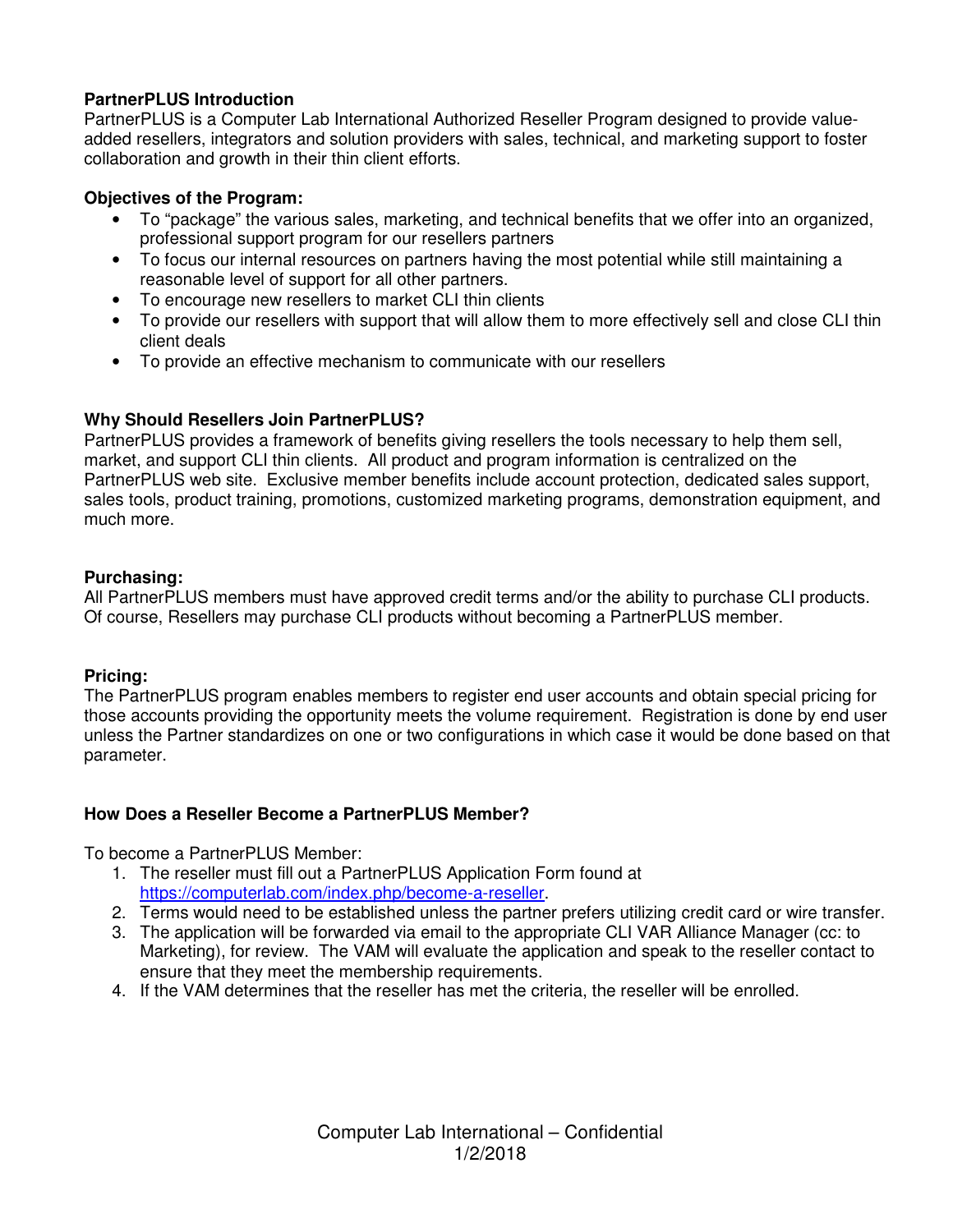### **PartnerPLUS Benefits**

.

The following benefits will be offered at each membership level:

| <b>Sales Support Benefits:</b>                 |                                     |
|------------------------------------------------|-------------------------------------|
| <b>Access to PartnerPLUS Web Site</b>          | Χ                                   |
| Downloadable Data Sheets                       | $\overline{\mathsf{x}}$             |
| Downloadable Sales Tools                       |                                     |
| Downloadable Price Lists                       | $\frac{\overline{X}}{\overline{X}}$ |
| Access to sell CLI products                    | $\overline{\mathsf{X}}$             |
| <b>Web-Based Product Training</b>              | $\overline{\mathsf{x}}$             |
| Dedicated VAR Alliance Manager                 |                                     |
| Support                                        | Χ                                   |
| <b>Sales Recommendations</b>                   | $\overline{\mathsf{x}}$             |
| <b>Risk Free Evaluation Unit Program</b>       | $\overline{\mathsf{x}}$             |
| Demonstration Unit Program                     | X                                   |
| <b>Account Protection for Registered Deals</b> | X                                   |
| Special Discount Pricing for Gov't,            |                                     |
| Education                                      | 2%                                  |
| <b>Lead Referrals</b>                          | $rac{X}{X}$                         |
| Joint Business Planning                        |                                     |
| Joint Selling Opportunities                    |                                     |
| <b>Marketing Support Benefits:</b>             |                                     |
| PartnerPLUS Logo Program                       |                                     |
| <b>PartnerPLUS Certificate</b>                 | $\frac{X}{X}$                       |
| Downloadable Graphics                          |                                     |
| <b>Periodic Product and Promotion</b>          |                                     |
| Updates                                        | Χ                                   |
| Success Story Bonus Program (\$50 per          |                                     |
| qualified story)                               | Χ                                   |
|                                                |                                     |
| <b>Printed Collateral</b>                      | $\frac{X}{X}$<br>$\frac{X}{X}$      |
| Joint PR Opportunities                         |                                     |
| <b>Customized Marketing Programs</b>           |                                     |
| <b>Marketing Manager Support</b>               |                                     |
| <b>Technical Support Benefits</b>              |                                     |
| <b>Toll Free Pre-/Post-Sale Technical</b>      |                                     |
| Support                                        | X                                   |
| <b>Technical Recommendations</b>               | $\overline{\mathsf{x}}$             |
| Web-Based Technical Support including          |                                     |
| our Answer Book Knowledge Base                 | $\frac{\mathsf{X}}{\mathsf{X}}$     |
| Express Software & Firmware Updates            |                                     |
| <b>Priority Technical Support</b>              | $\overline{\mathsf{X}}$             |
| Opportunity to participate in Beta Tests       | $\overline{\mathsf{x}}$             |
| <b>Priority Technical Specialist Support</b>   | Χ                                   |
|                                                |                                     |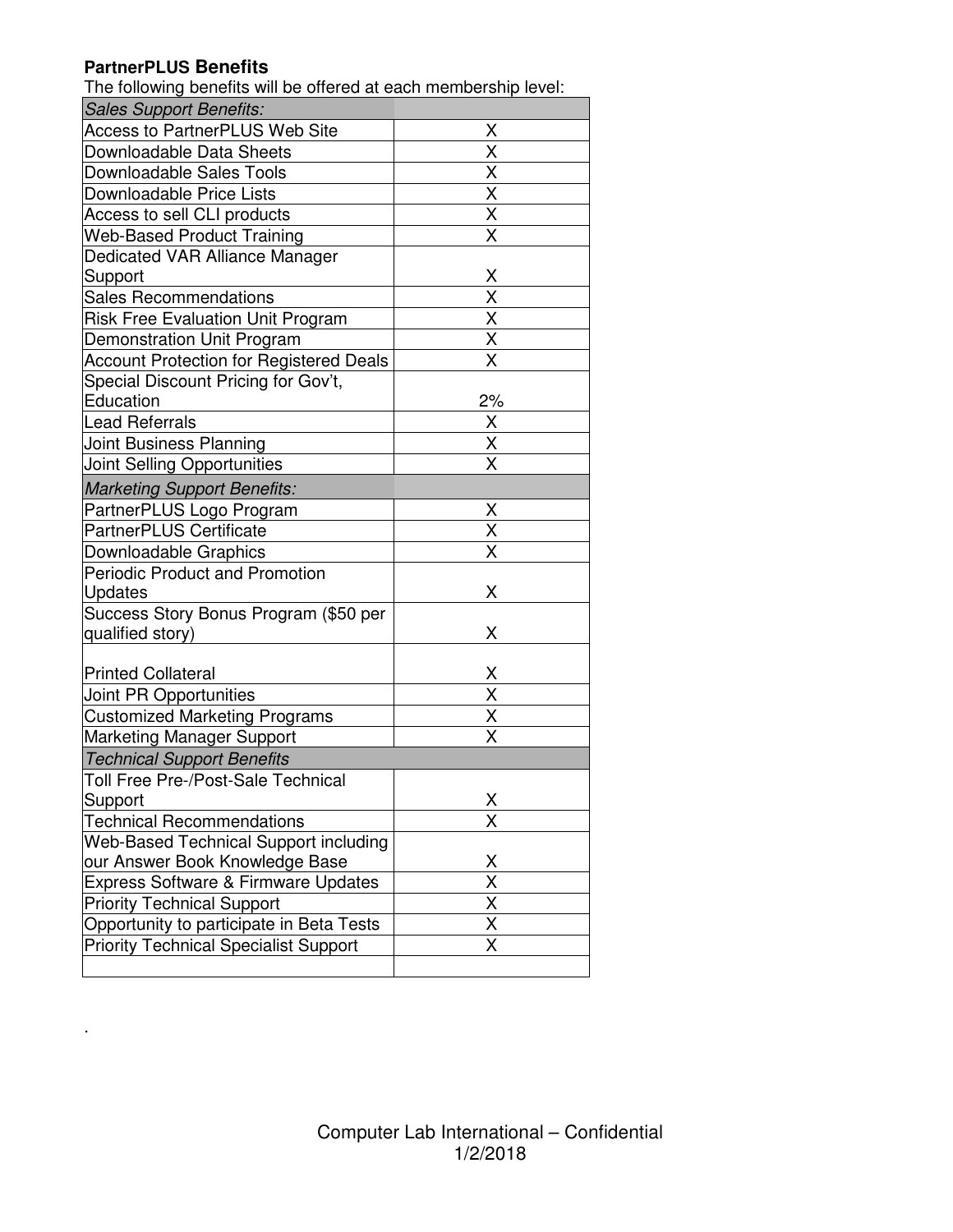# Risk Free Evaluation Unit Program

All CLI resellers and end-users are entitled to receive CLI thin clients at no-obligation for evaluation purposes under the Risk Free Evaluation Unit Program. These units are available to evaluate, utilize, and test with the intention of purchase.

- 1. For evaluation request, reseller needs to submit either a purchase order, email order or a signed "Product Evaluation Request" form.
- 2. Reseller will be invoiced for the product at Reseller pricing and shipping.
- 3. Customer is responsible for freight charges for return.
- 4. CLI will ship evaluation "Ground", unless otherwise requested and the customer will be responsible for shipping charges.
- 5. Reseller/end user agree to evaluate, utilize, and test the product with full intention of purchasing it for reselling purposes or own use.
- 6. Each evaluation period is 30 days from the date of delivery unless otherwise specified. On or before the end of the evaluation period, Reseller needs to notify CLI of their final decision regarding this evaluation. Reseller will either accept the unit and pay for the open invoice or request a TTRA for return and return products to CLI within 2 weeks in whole and good condition in the same shipping box as it was shipped.
- 7. If the returned products are damaged due to negligence or mishandling, or if any product component is not returned to CLI, reseller will be responsible for the cost of the repair or replacement.
- 8. If returned products are in new condition, CLI will issue a credit memo for the amount of the product plus "Ground" shipping charge. If the order was not shipped ground, reseller will be responsible for freight.

### **APPENDIX B: DEMONSTRATION UNIT PROGRAM**

# Demonstration Unit Program

All PartnerPLUS members are entitled to purchase a CLI thin client for demonstration purposes under the Demonstration Unit Program.

Demonstration units are for resellers and should be used as customer demonstration, in-house, and for trade show displays. They are not for resale (NFR).

In order to obtain a demo unit, a reseller must first be a member of PartnerPLUS.

### **Price and Qualification:**

- PartnerPLUS members will receive 20% off reseller price, restrictions apply\*
	- \* Partner is allowed to purchase (1) NFR's of each CLI thin client model however not multiples of the same model/same configuration

Computer Lab International – Confidential 1/2/2018